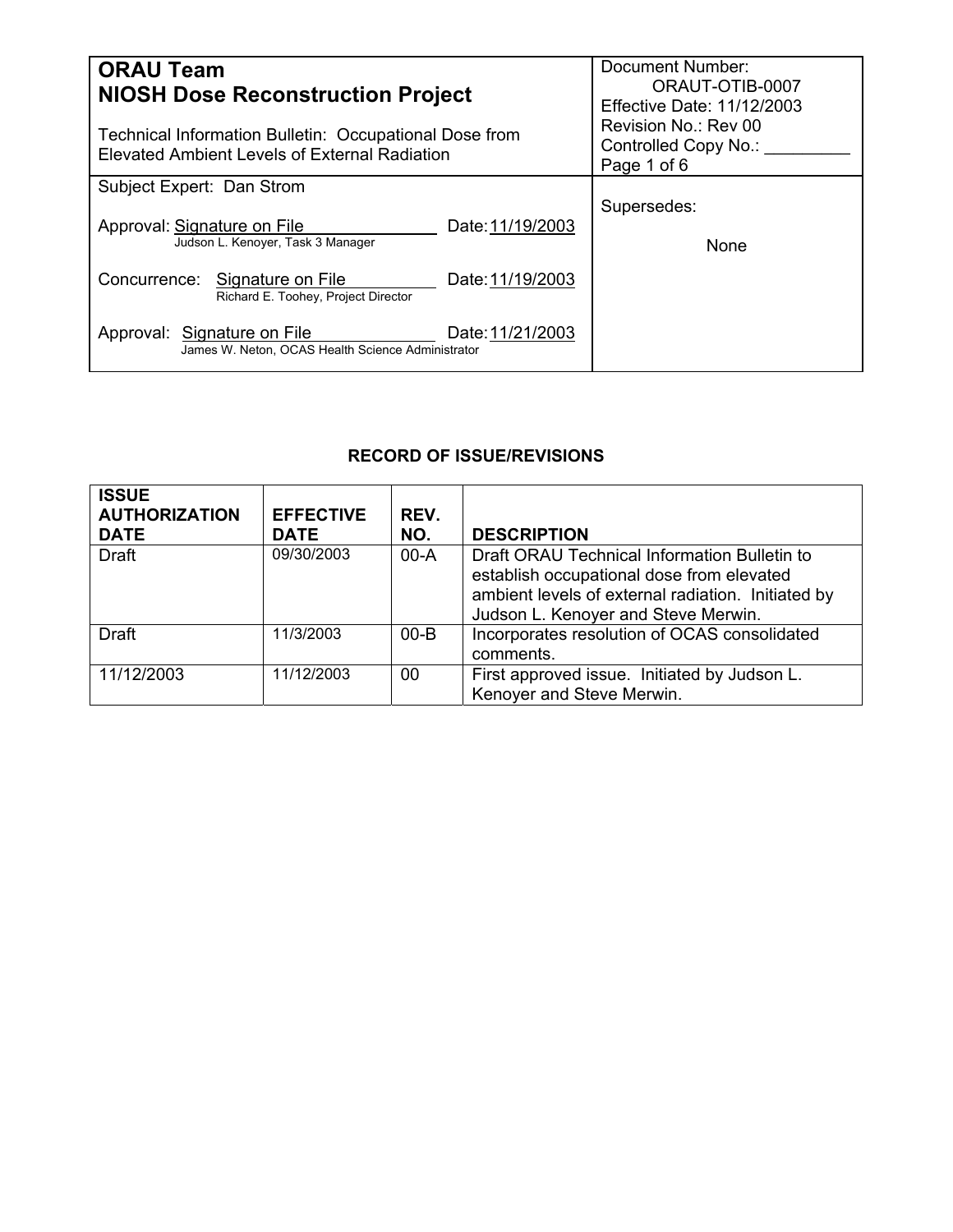# **Occupational Dose from Elevated Ambient Levels of External Radiation**

Daniel J. Strom, John J. Fix, Steven E. Merwin, and Bruce A. Napier

## **Introduction**

It is possible that external dosimetry results account for both occupational and environmental penetrating radiation exposures if control dosimeters were not exposed to elevated ambient levels of external radiation (EALER) due to weapons production operations. EALER may come from 1) passing plumes of radioactive gas (the neutron activation product  $4^{1}$ Ar predominates), 2) sky shine, and 3) ground contamination.

As discussed below, under many circumstances doses due to EALER may have been recorded by personnel dosimeters, and would not need to be added separately in the dose reconstruction.

# **Control Dosimeters**

External dosimeters using film or thermoluminescent dosimeters have been used for occupational radiation monitoring since the 1940s. To account for background radiation levels, which are not traditionally included in occupational radiation dose records, control dosimeters have been used from the outset. Good radiation protection practice dictates that, during shipment, a control dosimeter accompany each batch of dosimeters issued to workers. Between manufacture (or annealing) and issuance, and between retrieval and processing, each shipment of dosimeters is irradiated by natural cosmic and terrestrial radiation sources, and potentially inadvertently irradiated by other sources. The function of the control dosimeter is to measure all non-occupational radiation exposure to the batch of dosimeters. On processing, the reading from the control dosimeter is subtracted from the reading of each of the other dosimeters in the batch, yielding a result for each dosimeter that is uniquely due to occupational radiation exposure. Note that the subtraction could occur with raw data, such as optical density readings for film or glow curves, or with transformed data, such as exposures in R, absorbed doses in rads or grays, or dose equivalents in rems or sieverts.

## **Were Control Dosimeters Exposed to Elevated Ambient Levels of External Radiation?**

The question arises of where the control dosimeters were stored. From the intended use of control dosimeters, it is clear that controls should be subjected to exactly the same *non-occupational*  radiation exposure as the issued dosimeters, and differ only in the *occupational* component. The implementation of this intention, that is, procedures for issuance and retrieval of dosimeters, likely differed over time within a given facility and certainly differed among various DOE and AWE sites. For example, at large facilities like Hanford, the Idaho National Engineering and Environmental Laboratory, Los Alamos National Laboratory, and Savannah River, controls may have been kept at a central dosimeter location, or distributed with batches of dosimeters to remote identification (ID) badge/dosimeter exchange buildings such as guard stations near reactors, reprocessing facilities, or manufacturing facilities. During some periods of time, dosimeters were incorporated into ID badges to ensure that no one entered without a dosimeter, and these ID badges were picked up at the entrance station at the beginning of each shift, and turned in there at the end of each shift.

If control dosimeters were kept at remote exchange facilities, then they would have recorded elevated ambient levels of external radiation (EALER) at those facilities. Such doses from EALER recorded by the controls would subsequently have been subtracted from each worker's dosimeter reading. However, if control dosimeters were kept at a distant, central badging facility where ambient radiation levels were lower than in the work areas, then each worker's dosimeter would have recorded not only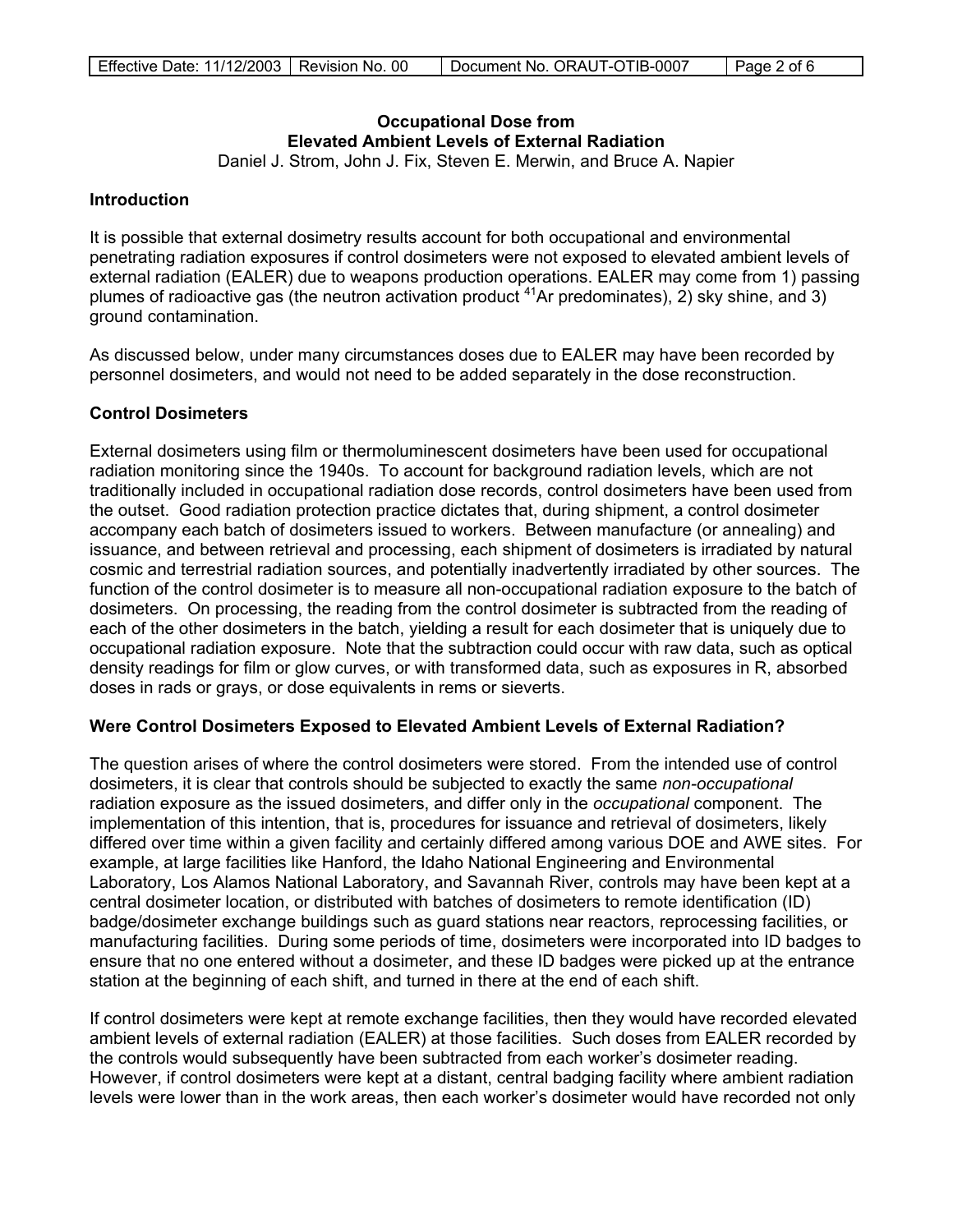|  | Effective Date: 11/12/2003   Revision No. 00 |  | Document No. ORAUT-OTIB-0007 | Page 3 of 6 |
|--|----------------------------------------------|--|------------------------------|-------------|
|--|----------------------------------------------|--|------------------------------|-------------|

his or her occupational exposure, but his or her exposure to elevated ambient radiation levels. In the latter case, no adjustment for occupational environmental radiation levels is needed, since they would have been included in the worker's occupational measurements.

# **Elevated Ambient Levels of External Radiation (EALER)**

Near operating reactor facilities in the early days, one important component of external environmental dose arose from submersion in, or irradiation at a distance from, a plume containing <sup>41</sup>Ar (with a radiological half-life of 1.83 hours), formed when naturally-occurring <sup>40</sup>Ar nuclei absorb neutrons. The emissions from <sup>41</sup>Ar are primarily a 1.2-MeV (maximum) β particle and a 1.3-MeV  $\gamma$  photon. A wooden badge exchange building would likely provide very little shielding or attenuation of the γ emission, and if air exchange rates at the control dosimeter storage point were high, even the β component may have approached outdoor levels.

Besides radiation from airborne releases of radioactive materials, other components of EALER could arise from 1) scattered radiation from waste trenches, storage facilities, etc., 2) terrestrial contamination, and 3) sky shine (radiation scattered to the ground from air over nuclear or highenergy accelerator facilities). However, these components are unlikely to have been the same at dosimeter exchange facilities as on the rest of the site, so that control dosimeters stored at remote exchange facilities would not have recorded this component.

#### **Issues**

**1. What sites had potential for significant ambient environmental external radiation exposure (EALER)?** 

Sites with potential for significant EALER include those with

- operating production reactors,
- fuel reprocessing,
- other radiochemical processing facilities,
- atmospheric nuclear weapons testing,
- underground nuclear weapons testing with significant venting of fission gasses,
- accidental airborne releases of radioactive materials, and
- certain high-energy accelerators (in the early years).

Sites meeting these criteria include Hanford (which included Hanford Laboratories, what became Pacific Northwest National Laboratory in 1965), Savannah River, Oak Ridge National Laboratory, Idaho National Engineering and Environmental Laboratory, the Nevada Test Site, and Los Alamos National Laboratory.

## **2. How elevated could the doses be?**

As an example, doses from EALER at Hanford could have been as high as a few millirem per day in some cases during the 1940s. Till et al. (2002) reported measurements near the Redox Plant at Hanford as high as 36 mrad/day, averaging 8.5 mrad/day between April 1952 and November 1954, with some outdoor contamination areas reaching 6 mrem/hour (p. 4-6). While control dosimeters were not kept in such high dose-rate areas, there is some possibility of elevated readings where control dosimeters were stored.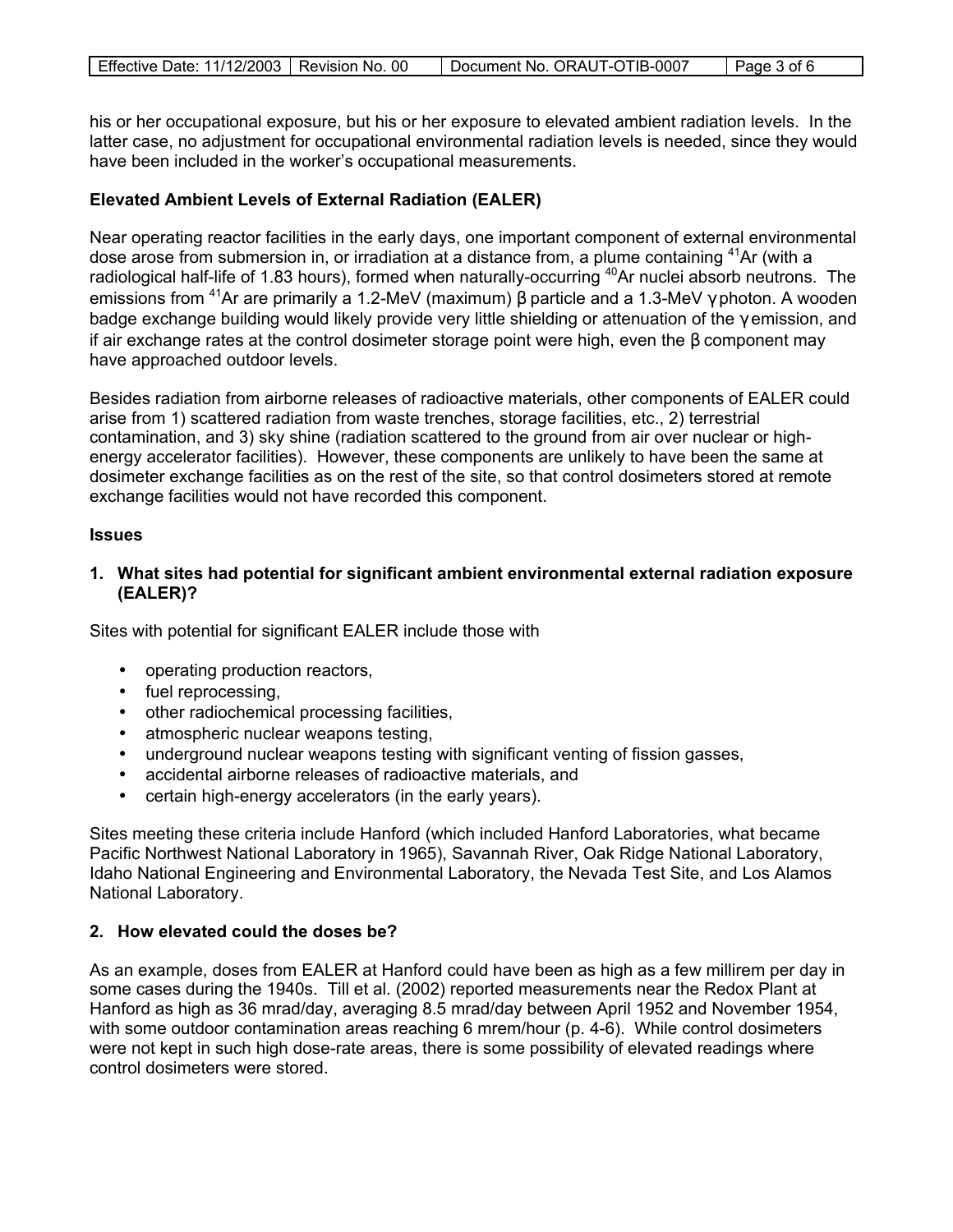| Effective Date: 11/12/2003   Revision No. 00 |  | Document No. ORAUT-OTIB-0007 | Page 4 of 6 |
|----------------------------------------------|--|------------------------------|-------------|
|----------------------------------------------|--|------------------------------|-------------|

## **3. What sites had potential for significant EALER that might not have been measured by a claimant's dosimeter? That is, at what sites were control dosimeters exposed to EALER?**

Large sites might have had inhomogeneous EALER and a need for distributing control dosimeters with batches intended for particular areas. For example, film badges and TLDs were processed at Hanford in the 3701 gatehouse from the beginning of the film badge program in October 1944. In the early days, a worker who had clearance for several areas would have a badge in each one of those areas, as many as 7 badges issued simultaneously. A worker's badge would be stored at the area badge house. Routine practice at Hanford involved dosimeter exchange buildings at each major operating area. Workers obtained their individually assigned dosimeters upon ingress and left the dosimeter upon egress. Along with the dosimeters in each one of those locations (known as "badge houses") there would also be control dosimeters placed in the badge house. At some point (history unknown as of this revision), Hanford switched to a single dosimeter being issued at a time to an individual.

# **4. For what years was this possible?**

In general, there will be a point in time, probably no later than 1970, after which there will be no need to assess a specific EALER to add to claimants' dose histories, because 1) levels were so low they would not significantly impact probability of causation, and 2) control dosimeters were kept out of harm's way and EALER would not have been subtracted. As environmental monitoring programs matured, environmental TLD measurements rule out significant EALER values.

For any given site, however, the cutoff date may be earlier than 1970. This can only be established for a particular site by reviewing site activities, as has been done for Hanford, Savannah River, Oak Ridge National Laboratory, and a few other sites. In the processing of developing site-specific Technical Basis Documents for this project, an evaluation of practices involving control badge placement is being conducted for each site. Although specific timelines will be reported in the sitespecific TBDs once developed, it is clear that by 1980 all sites had adopted procedures that ensured that control badges were not stored in elevated background environments.

# **Conclusions**

External dosimetry results account for both occupational and environmental penetrating radiation exposures if control dosimeters were not exposed to elevated environmental radiation due to weapons production operations. Elevated ambient levels of external radiation exposure (EALER) may come from 1) passing plumes of radioactive gas (neutron activation product  $41$ Ar predominates), 2) sky shine, and 3) ground contamination. Not all DOE and AWE sites may have experienced the problem of missed EALER.

Although there are uncertainties about the periods of time during which this may have happened, the sites at which it may have happened, and the subgroups of workers for whom it may be significant, after 1970 missed EALER will not be significant in most cases. After 1980, missed EALER was essentially nonexistent at DOE facilities.

It is concluded that for the years 1980 and later, environmental (on-site ambient) doses need not be considered when evaluating occupational doses because they would have been accounted for by personnel dosimeters. For extremely small environmental doses that were received but not reported due to dosimeter detection limits or reporting practices (i.e., in cases in which the reported dose is zero for a particular badge cycle), the assignment of missed doses according to procedures developed for this project ensures that such environmental doses have been accounted for. A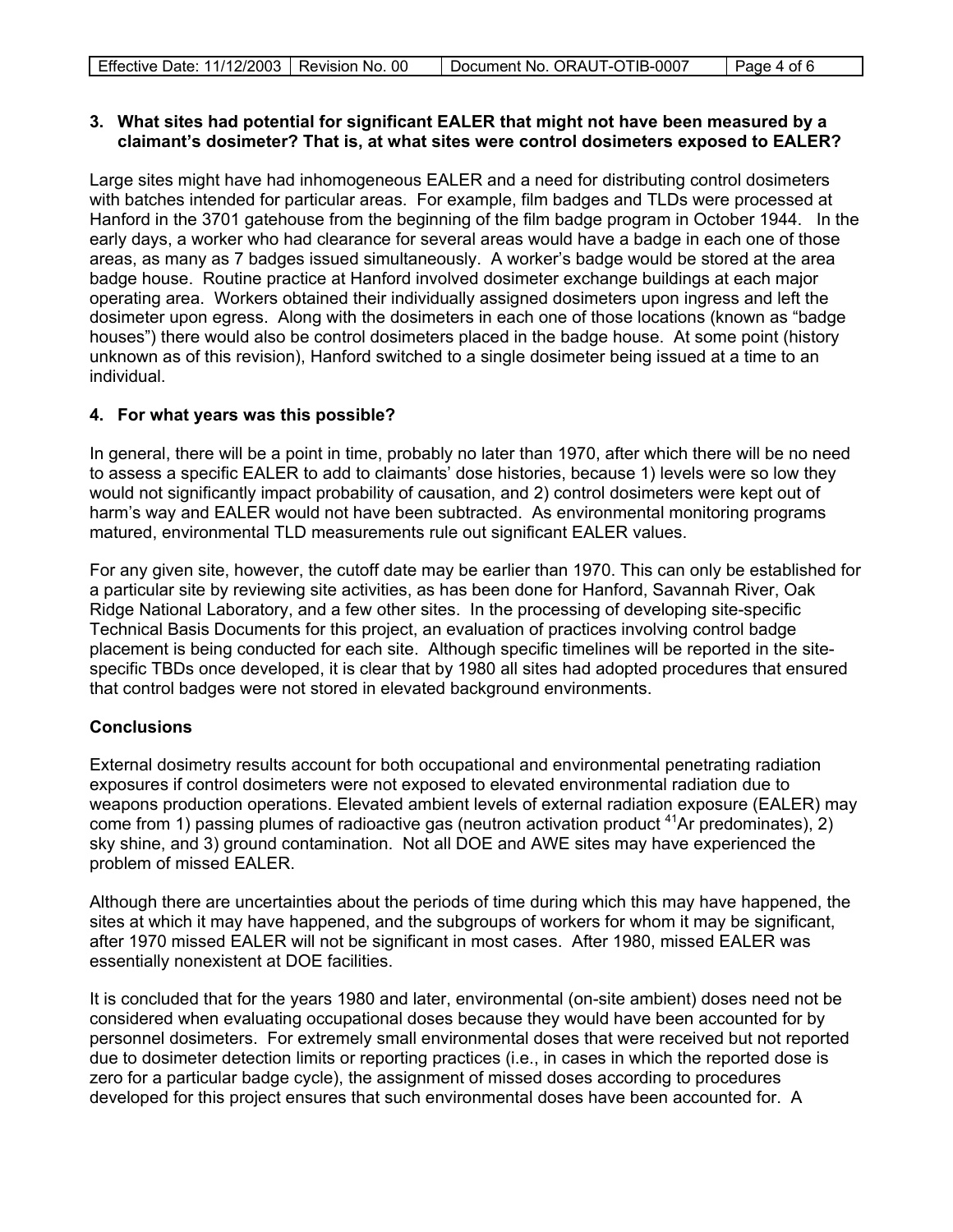| Document No. ORAUT-OTIB-0007<br>Effective Date: 11/12/2003   Revision No. 00<br>Page 5 of 6 |
|---------------------------------------------------------------------------------------------|
|---------------------------------------------------------------------------------------------|

subsequent revision to this document will provide specific dates for each site establishing when it is known that control badges were stored in appropriate locations, which will allow for environmental doses to not be evaluated for certain sites prior to 1980.